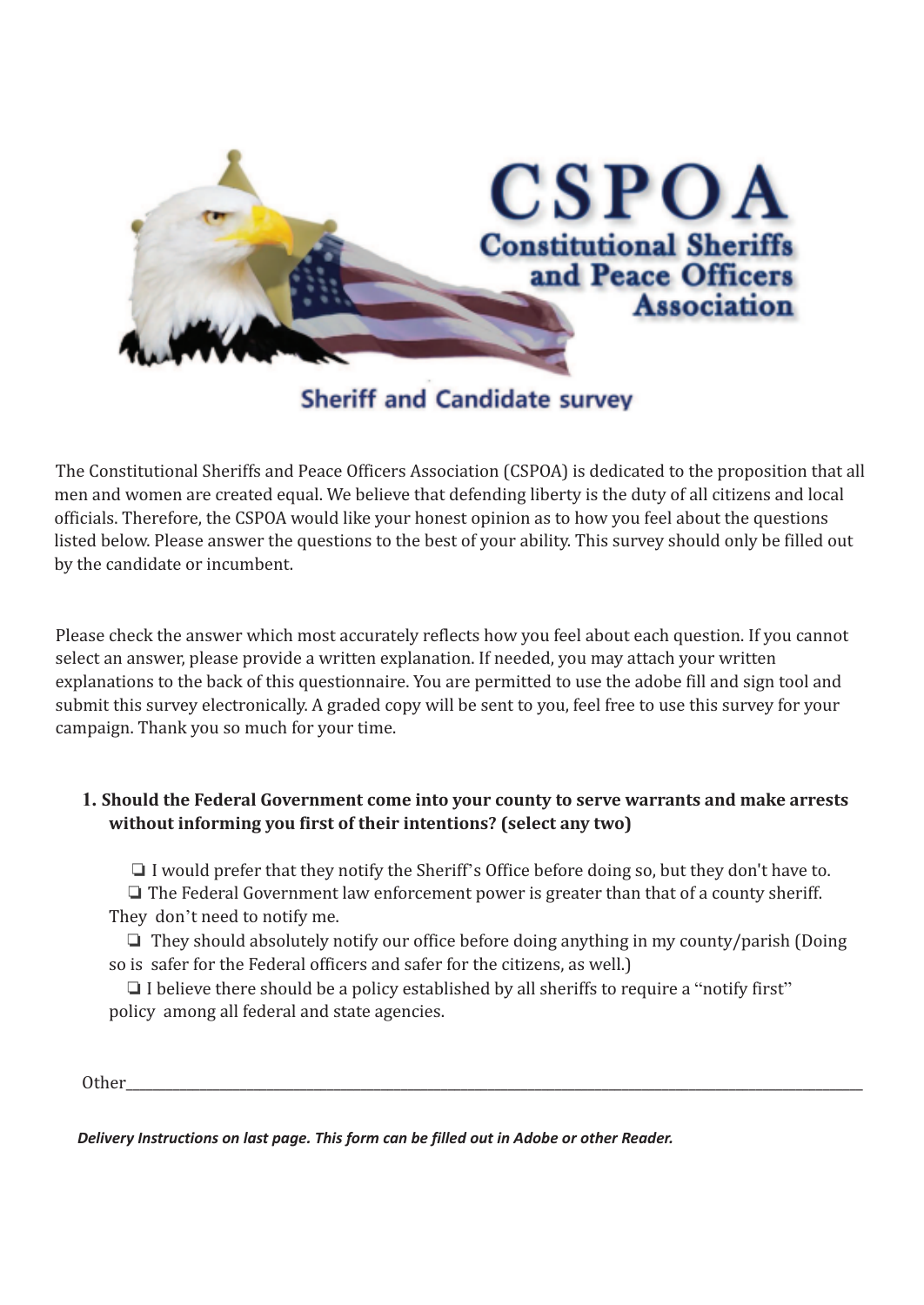# **2. In your opinion, what is the proper role of government and why was government established?**



**3B: If determined a violation of rights was indeed occurring, do you possess the power to arrest those you find to be harassing the citizen, including agents from this federal agency?**

\_\_\_\_\_\_\_\_\_\_\_\_\_\_\_\_\_\_\_\_\_\_\_\_\_\_\_\_\_\_\_\_\_\_\_\_\_\_\_\_\_\_\_\_\_\_\_\_\_\_\_\_\_\_\_\_\_\_\_\_\_\_\_\_\_\_\_\_\_\_\_\_\_\_\_\_\_\_\_\_\_\_\_\_\_\_\_\_\_\_\_\_\_\_\_

❏ Yes, Explain:

❏ No, Explain: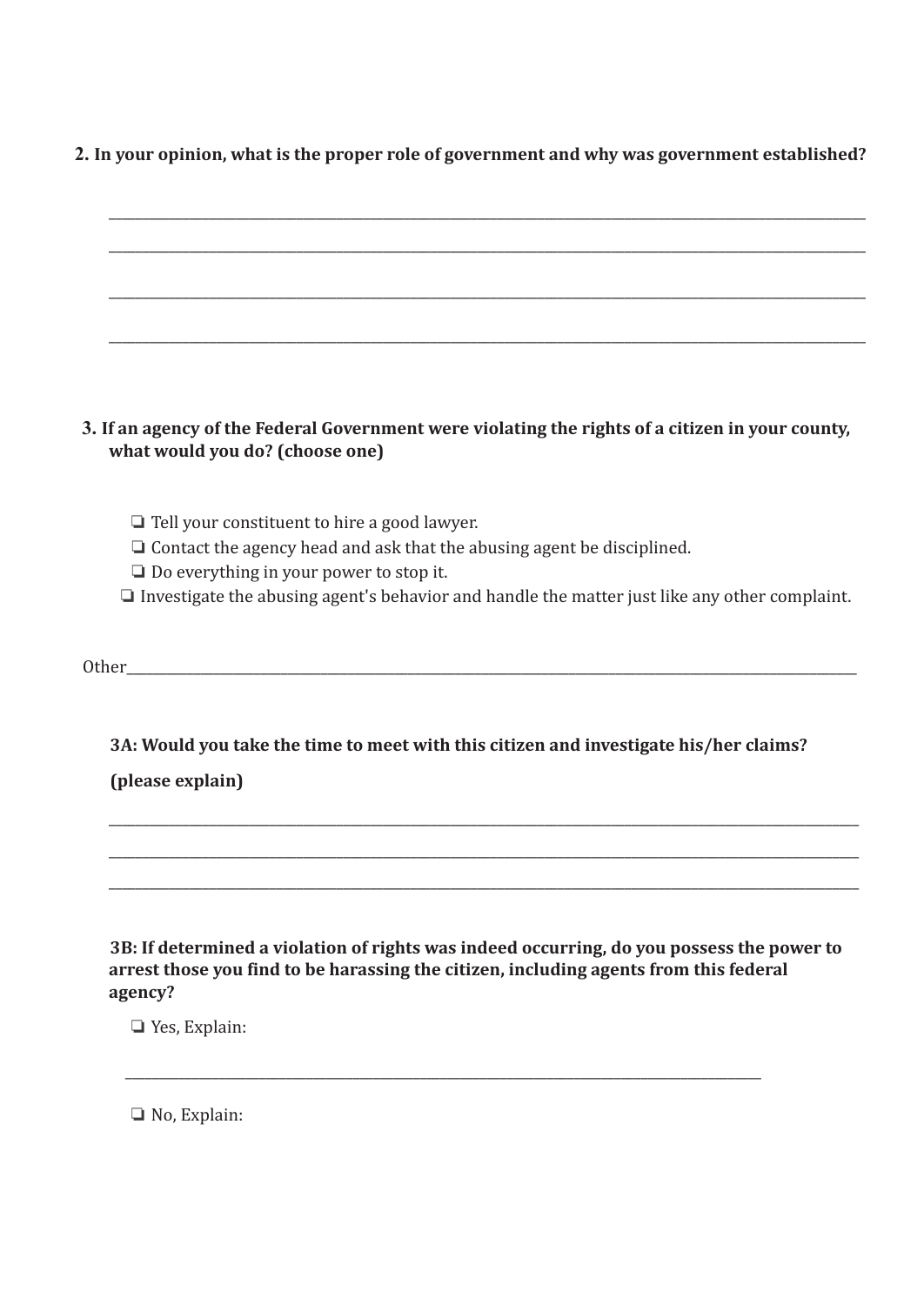#### *Delivery Instructions on last page. This form can be filled out in Adobe or other Reader.*

**4. If a Federal, State or Local Government and/or the United Nations were to implement a policy of door to door gun confiscation in your jurisdiction, what would you do? (choose one)**

\_\_\_\_\_\_\_\_\_\_\_\_\_\_\_\_\_\_\_\_\_\_\_\_\_\_\_\_\_\_\_\_\_\_\_\_\_\_\_\_\_\_\_\_\_\_\_\_\_\_\_\_\_\_\_\_\_\_\_\_\_\_\_\_\_\_\_\_\_\_\_\_\_\_\_\_\_\_\_\_\_\_\_\_\_\_\_\_\_\_\_\_\_\_\_

❏ Help them confiscate the guns.

- ❏ I don't worry about such a scenario as this would never happen in America.
- ❏ As sheriff, I have no authority to stop the Federal Government or UN from doing

anything. Those are higher governments and as sheriff I am not to call their actions into

question.

❏ Interpose myself on behalf of the people to protect their right to keep and bear arms at all costs.

Other

# **5. Do you believe that the IRS conducting random audits on innocent citizens is a proper and constitutional procedure? (choose one)**

❏ Yes. How else could they catch tax cheats?

❏ It does not matter what I think.

❏ The IRS tactics are something for the courts to determine. The IRS is out of control,

but there's nothing we can do about it.

❏ No. No other law enforcement agency in this country is allowed to conduct random audits to reduce crime or detect crime. As much as the IRS might like to think they deserve an exception to the Fourth and Fifth Amendments, no such exemption exists and they should follow the rule of law just like everyone else.

Other

#### **6. Your state has passed a red flag law (Risk Protection Order). As sheriff, you receive an order to confiscate the guns belonging to one of your citizens, based on an allegation or information given by a third party. What would you do? (choose one)**

❏ Order my commanders to hold a briefing with deputies and SWAT personnel to comply with the order ASAP. This person could be a danger to my citizens.

❏ I would pass the order execution off to a different agency.

❏ Due process rights are determined by a judge, it is not my place. I would immediately send a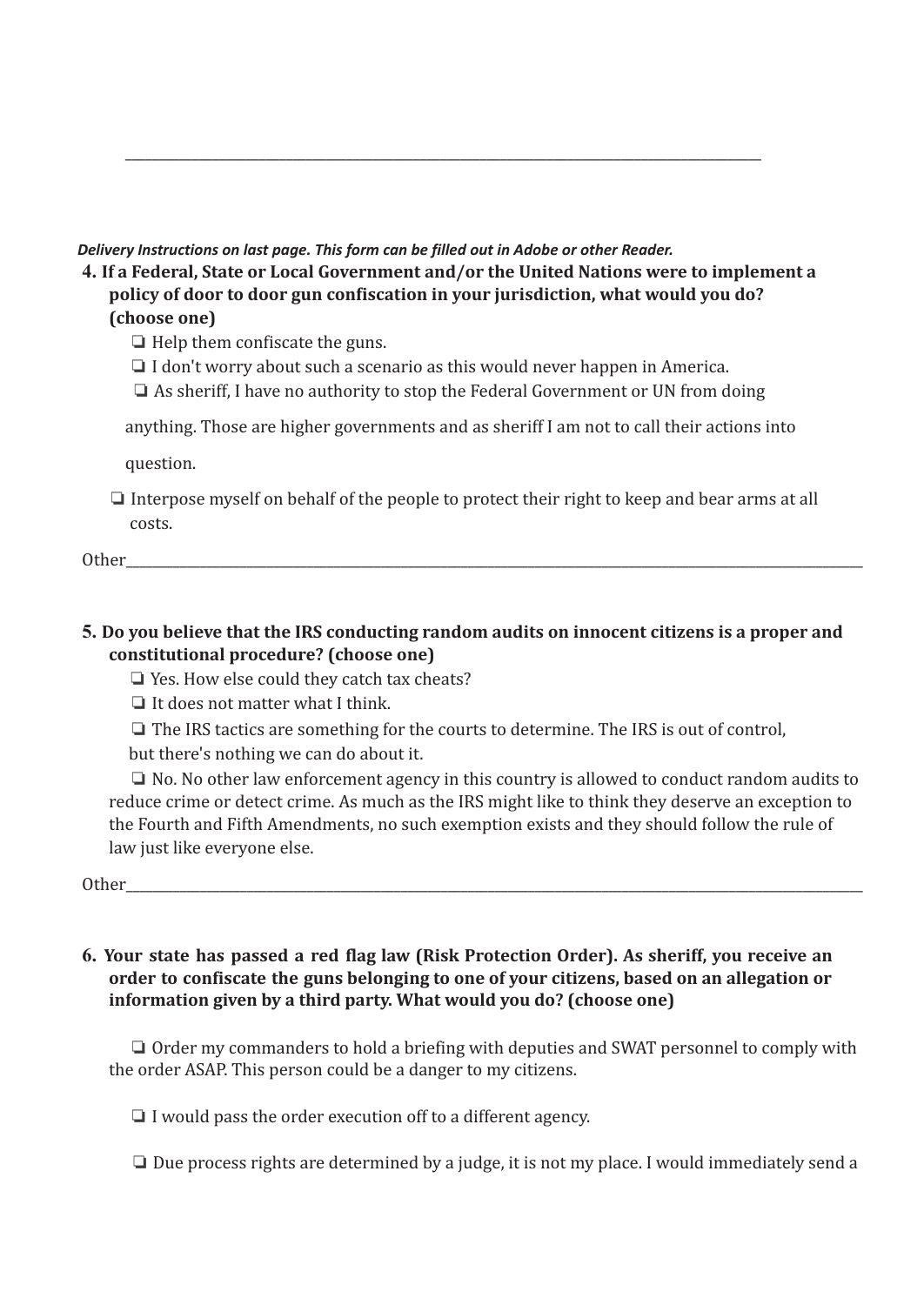team to remove all weapons from this offender's residence.

❏ I swore an oath to obey the law. I support the second amendment, but as much as I would hate to do this, the guns must be taken.

❏ I would refuse to enforce the red flag law and would protect the citizen rights, employing any means or resources at my disposal.

Other:

*Delivery Instructions on last page. This form can be filled out in Adobe or other Reader.*

**7. Jefferson warned us that Washington D.C. would at times become "venal and oppressive." If this were to happen today; who would the people in your county/parish be able to turn to for peace, safety, and protection? (choose one)**

❏ The President and Congress

❏ The Governor and State Legislature

❏ The Courts and Judges

❏ The Sheriff and other local officials

Other\_\_\_\_\_\_\_\_\_\_\_\_\_\_\_\_\_\_\_\_\_\_\_\_\_\_\_\_\_\_\_\_\_\_\_\_\_\_\_\_\_\_\_\_\_\_\_\_\_\_\_\_\_\_\_\_\_\_\_\_\_\_\_\_\_\_\_\_\_\_\_\_\_\_\_\_\_\_\_\_\_\_\_\_\_\_\_\_\_\_\_\_\_\_\_\_\_\_\_\_\_\_\_\_\_\_\_\_\_\_\_\_\_\_

**8. On December 1, 1955, Rosa Parks was arrested in Montgomery, AL for failing to give her seat to a white man. Knowing what we know now about equality and justice, if you were called back in time as the responding officer to this call, what would you have done? (choose one)**

❏ I would have to arrest her. It's not my job to pick and choose which laws to enforce. If it's on the books, I will enforce the law.

❏ All laws must be enforced. The police don't make the laws, it is not for us to judge. Mrs. Parks would have to seek justice in the courts.

❏ The police are not robots for the legislatures. I would never enforce such a stupid law. I would have sat down next to Mrs. Parks, would have shaken her hand, and made sure she got home safely and given her home extra patrol throughout the night.

❏ I would have pretended to arrest her and then taken her home instead.

Other\_\_\_\_\_\_\_\_\_\_\_\_\_\_\_\_\_\_\_\_\_\_\_\_\_\_\_\_\_\_\_\_\_\_\_\_\_\_\_\_\_\_\_\_\_\_\_\_\_\_\_\_\_\_\_\_\_\_\_\_\_\_\_\_\_\_\_\_\_\_\_\_\_\_\_\_\_\_\_\_\_\_\_\_\_\_\_\_\_\_\_\_\_\_\_\_\_\_\_\_\_\_\_\_\_\_\_\_\_\_\_\_\_\_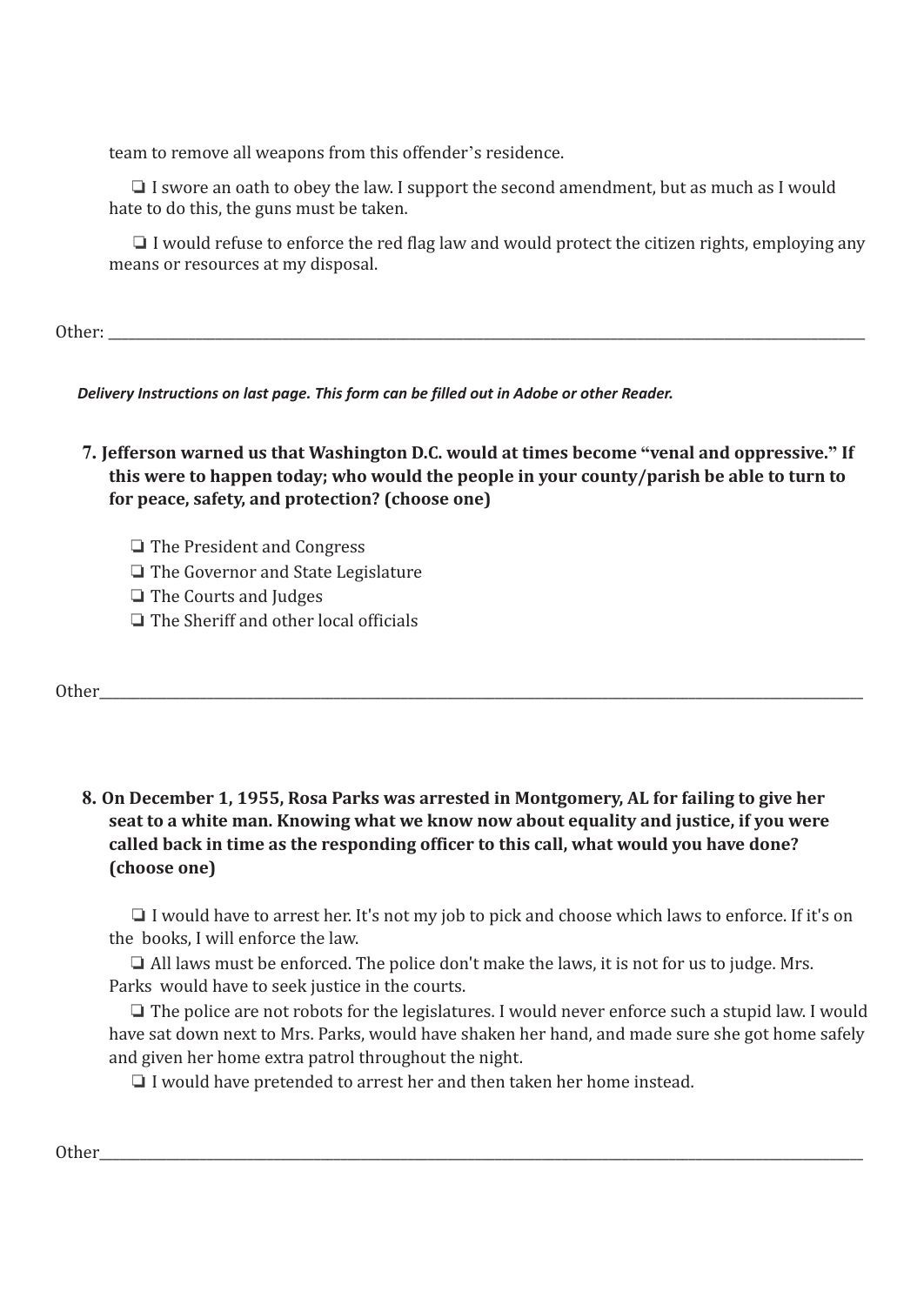*Delivery Instructions on last page. This form can be filled out in Adobe or other Reader.*

# **9. Over the last decade, Federal and State bureaucracies have been raiding farmers and destroying their dairy products and businesses for merely distributing natural products like raw milk, cheese, or natural lip balm. As Sheriff, if this were to occur in your county, what would you do about it? (choose one)**

❏ There is nothing I can do. It's not my job to protect the people from the regulations of other agencies.

❏ Safety regulations exist to protect us all from potential harm. The farmers in my county/parish are not exempted in any way and must comply just like everybody else. I will assist in such raids if asked to do so.

❏ I oversee a large department and am very busy. As much as I would like to help, we have much larger priorities at the moment. After all, there are plenty of farmers that are by the book and are not being raided.

❏ The right farmers have to run their businesses as they see fit is more important than regulations and rules. As long as they have not hurt anyone then I will stand with all farmers and will indeed protect their lands and businesses, from all threats.

#### Other\_\_\_\_\_\_\_\_\_\_\_\_\_\_\_\_\_\_\_\_\_\_\_\_\_\_\_\_\_\_\_\_\_\_\_\_\_\_\_\_\_\_\_\_\_\_\_\_\_\_\_\_\_\_\_\_\_\_\_\_\_\_\_\_\_\_\_\_\_\_\_\_\_\_\_\_\_\_\_\_\_\_\_\_\_\_\_\_\_\_\_\_\_\_\_\_\_\_\_\_\_\_\_\_\_\_\_\_\_\_\_\_\_\_

# **10. According to the principles of our Constitutional Republic; who is responsible for keeping the Federal Government in check? (choose one)**

❏ Only the Federal Government is allowed to monitor itself and provide the necessary checks and balances on its own authority.

❏ The President and the U.S. Supreme Court are charged with keeping Federal regulations from going too far. This system has worked for over 200 years and it's working now.

❏ Government regulations have gone too far, but each citizen has means available to appeal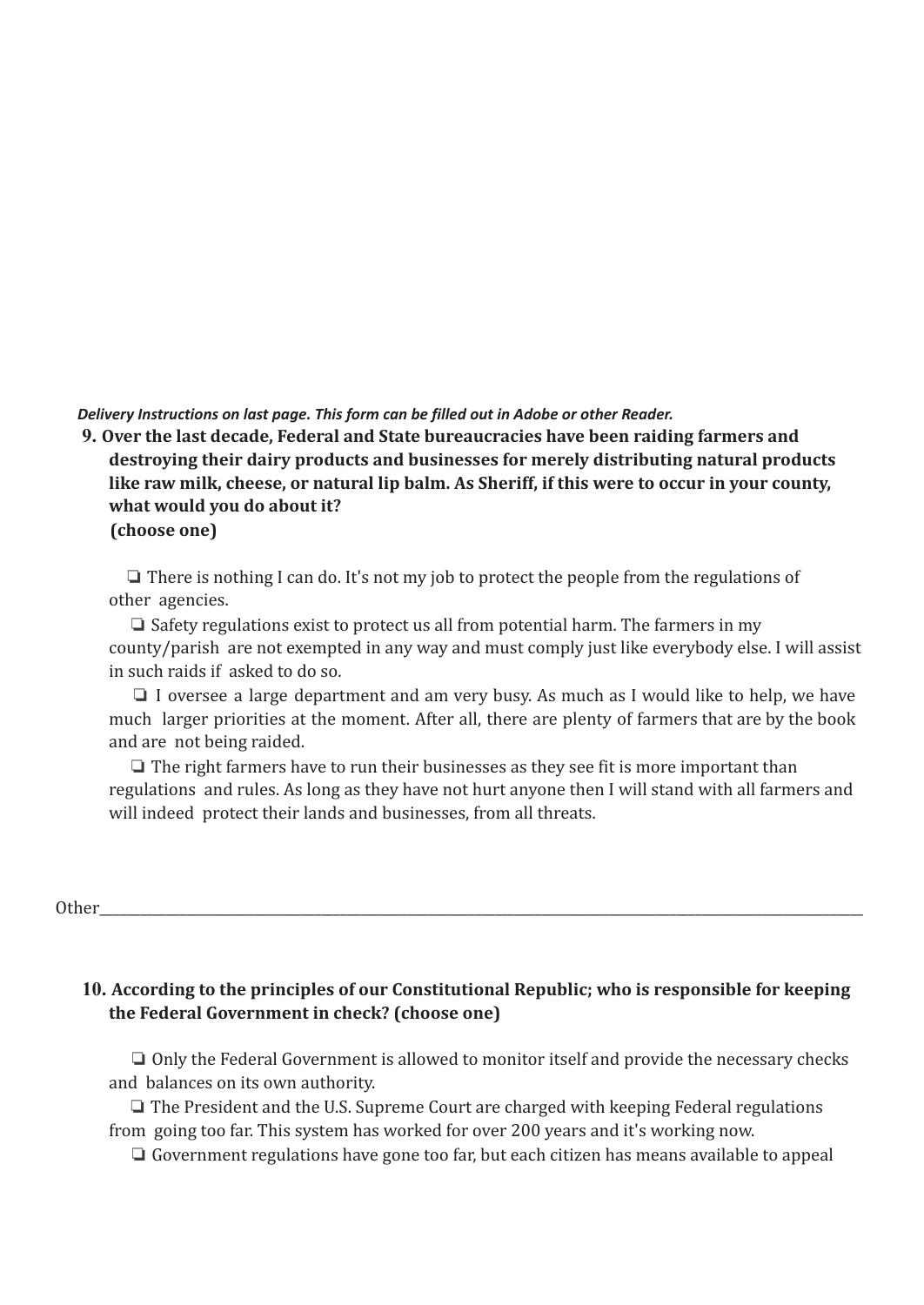for relief when such regulations become abusive. Therefore, each citizen is his/her own check and balance on overreaching government.

❏ Madison said the people can safely rely on the disposition of local legislators to erect barriers against the encroachments of the Federal Government. Therefore, it is the duty of all States to keep the Federal Government in check. The Sheriff is absolutely an integral part of maintaining the balance of power between the States and Federal Government.

Other\_\_\_\_\_\_\_\_\_\_\_\_\_\_\_\_\_\_\_\_\_\_\_\_\_\_\_\_\_\_\_\_\_\_\_\_\_\_\_\_\_\_\_\_\_\_\_\_\_\_\_\_\_\_\_\_\_\_\_\_\_\_\_\_\_\_\_\_\_\_\_\_\_\_\_\_\_\_\_\_\_\_\_\_\_\_\_\_\_\_\_\_\_\_\_\_\_\_\_\_\_\_\_\_\_\_\_\_\_\_

*Delivery Instructions on last page. This form can be filled out in Adobe or other reader.*

**11. In 1994, seven sheriffs from across the USA filed a lawsuit against the Federal Government to stop the forced commandeering of their offices in order to comply with the Brady bill. Two of these sheriffs ended up at the U S Supreme Court (Mack/Printz vs. US) and won a landmark decision based on States' Rights. If you had been sheriff at that time, what would you have done? (choose one)**

❏ It is not the Sheriffs place to file such suits. It is our job to handle matters within our jurisdiction and those matters which our State Sheriffs Association tells us to support. National politics is for national politicians.

❏ I was a sheriff back then and I wish I had joined with these sheriffs to help keep the Federal Government off our backs.

❏ I was not a sheriff then, but I would have proudly joined these courageous sheriffs in standing to protect the autonomy of all sheriffs nationwide.

❏ If Congress passes a law that requires the help of sheriffs, then that is exactly what we should do.

Other\_\_\_\_\_\_\_\_\_\_\_\_\_\_\_\_\_\_\_\_\_\_\_\_\_\_\_\_\_\_\_\_\_\_\_\_\_\_\_\_\_\_\_\_\_\_\_\_\_\_\_\_\_\_\_\_\_\_\_\_\_\_\_\_\_\_\_\_\_\_\_\_\_\_\_\_\_\_\_\_\_\_\_\_\_\_\_\_\_\_\_\_\_\_\_\_\_\_\_\_\_\_\_\_\_\_\_\_\_\_\_\_\_\_

# **12. Please evaluate the following statement and respond.**

**"The American judiciary is the weakest of the three branches of government. The Liberty of the people can never be endangered from that quarter. As long as the judiciary remains truly distinct from both the legislative and the executive branches, liberty has nothing to fear from the judiciary alone. However, liberty would have everything to fear from its union with either of the other branches. The judiciary has no influence over either the sword or the purse; no direction either of the strength or of the wealth of the society; and can take no active resolution whatsoever. It may truly be said to have neither force or will."**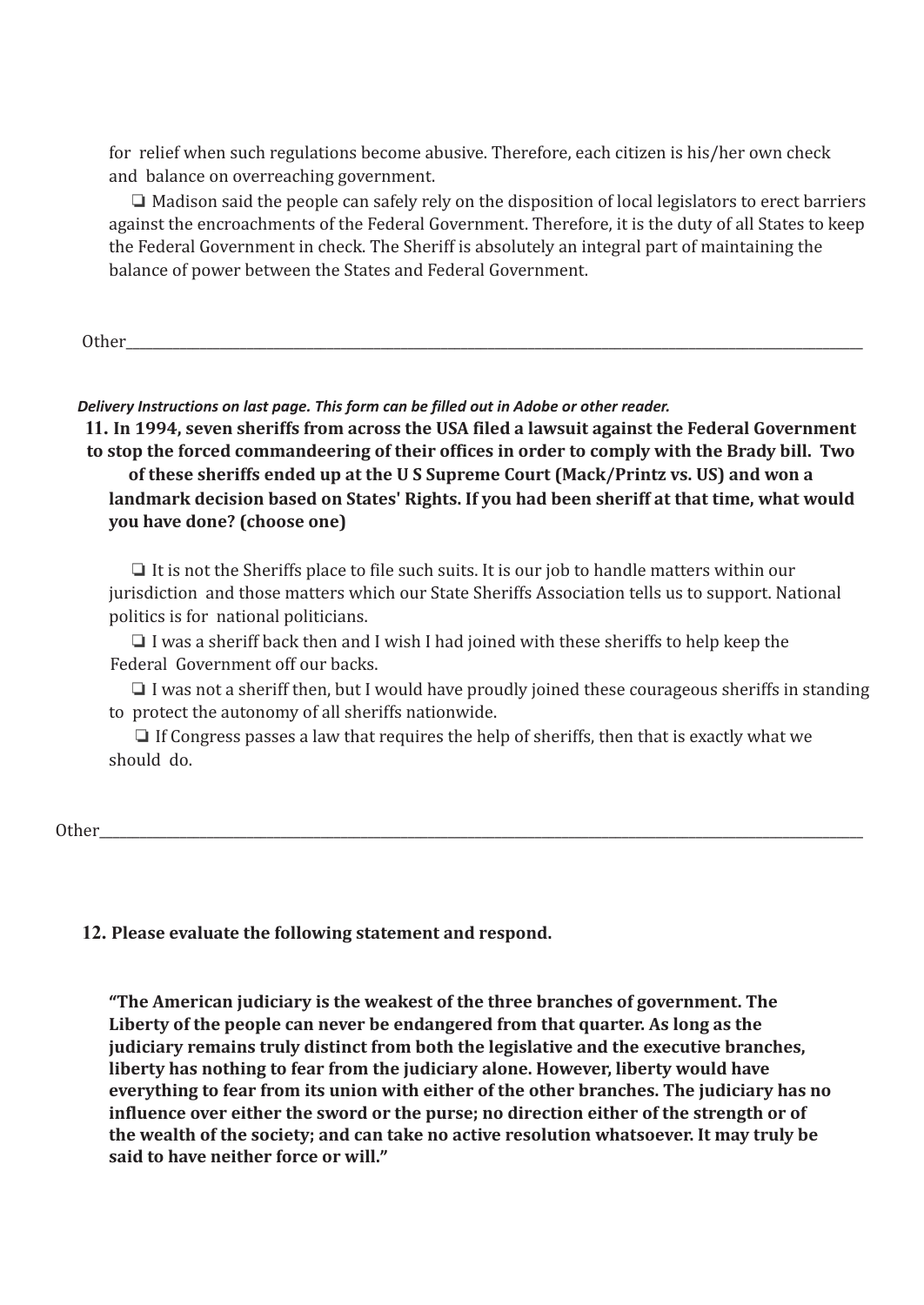#### **12A. The author mentions The Judiciary, what is he talking about?**

#### **(Choose all that apply)**

❏A State Appeals Court ❏FISA Court ❏The Peoples Court ❏The Supreme Court

#### *Delivery Instructions on last page. This form can be filled out in Adobe or other reader.* **12B. The Author mentions liberty, What is liberty? (choose one)**

❏Rights granted by government ❏A statue in NYC ❏A word libertarians use a lot

❏Rights granted by God, protected by government

❏ Other: \_\_\_\_\_\_\_\_\_\_\_\_\_\_\_\_\_\_\_\_\_\_\_\_\_\_\_\_\_\_\_\_\_\_\_\_\_\_\_\_\_\_\_\_\_\_\_\_\_\_\_\_\_\_\_\_\_\_\_\_\_\_\_\_\_\_\_\_\_\_\_\_\_\_\_\_\_\_\_\_\_\_\_\_\_\_\_

**13. During the year 2020, the world went through a huge change and the USA was no exception. Various State Governors established some very strict rules including the orders for nearly all people to quarantine themselves, schools were ordered to shut down, churches were forced to close, and some ministers and churchgoers were actually arrested for having church service. Businesses and the economy were both shut down. Americans were ordered through executive orders to socially distance and to wear masks. Many citizens were arrested for failing to do so as many prisons were emptied by hardened career criminals. Which of the following statements best describes your views regarding Federal, State, and local reactions to the Covid 19 virus? Choose all that apply.**

❏ As long as there exists a nationwide emergency, all governments should do all within their power to keep people safe, including shutdowns, lockdowns, forced masks, and the suspension of liberty and the Constitution, as long as it is done for the good of society as a whole.

❏ In times of crisis it becomes necessary for leaders to assume power that they would not normally have. Under such circumstances, it is acceptable to sacrifice liberty in order to secure safety and promote good health. Safety and community health are more important than civil rights.

❏ The response to the Coronavirus by government officials was wrong and unlawful. There have always been huge problems and plagues that kill hundreds of thousands of people; smoking related diseases, heart disease, obesity, drug abuse, and of course, the opioid epidemic. These plagues have killed millions, but the response from government has never been to shut anything down. In fact, government does not even try to get rid of tobacco, booze, or shut down opiate drugs from coming into America. With a 99% survival rate of people who have contacted Covid 19, the shutdown of liberty and the destruction of our economy were simply not necessary and not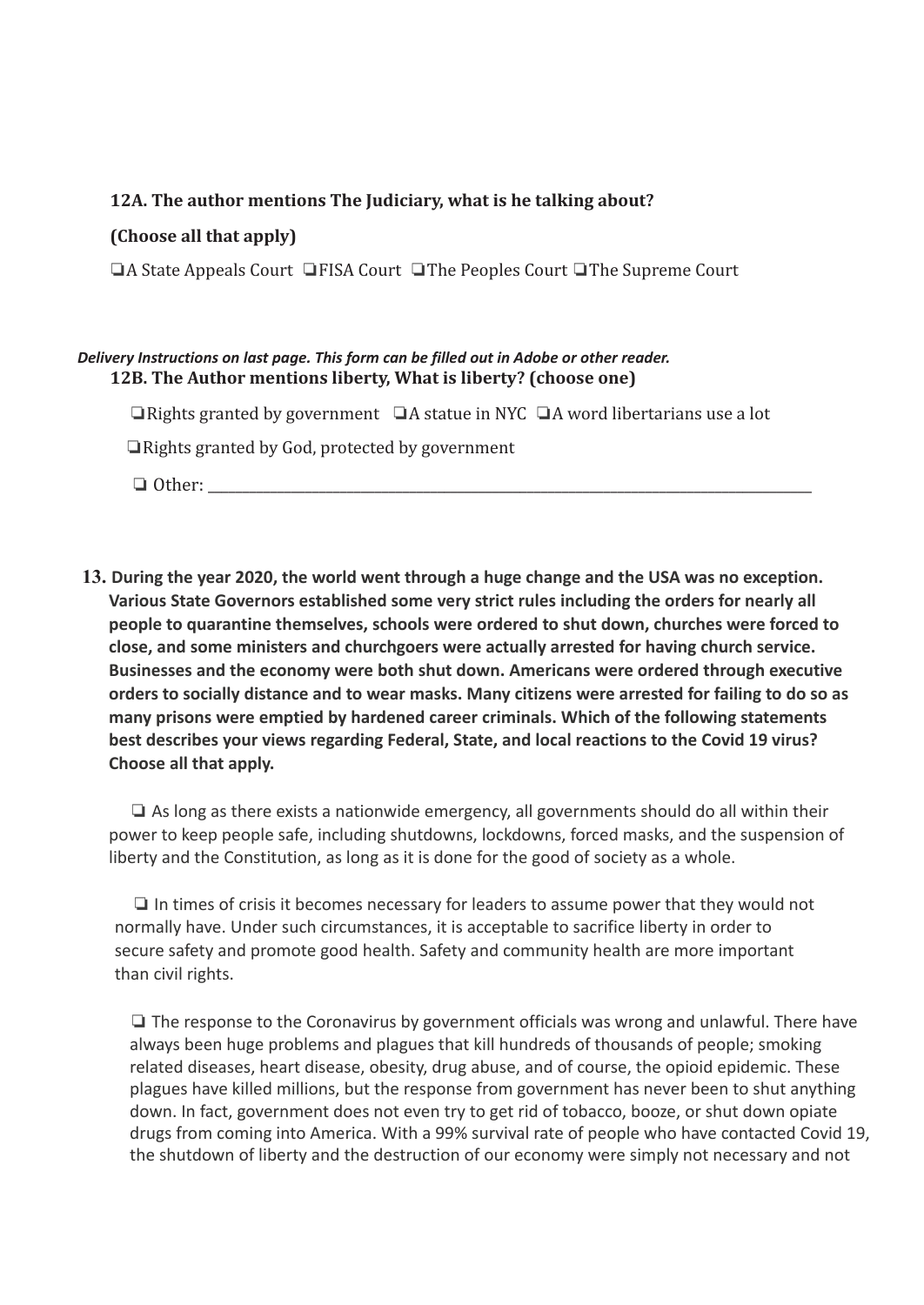#### justified.

❏ No American should accept the destruction of liberty to solve any crisis. Our health choices are just that, OURS and no government has any authority to pretend that they are in charge of my health. If the only thing government has to do to take our freedom away from us and destroy the American Dream is convince us that "doing so is for our own good," then there would never be a need for any Constitution. America was never intended to be based on a politician's assertion that our God-given natural rights and liberties would always be protected and guaranteed, unless of course, there's an emergency or some serious health problems. Such would be the antithesis of American idealism.

❏ Many sheriffs across America have taken very strong and courageous stands stating that they would not enforce or go along with any of the Covid 19 mandates or restrictions. Sheriffs and all Peace Officers are not the "mask police." Some sheriffs have protected business owners' rights to keep their stores open. Protecting the rights of our constituents is our sworn duty and such responsibilities are not voided by any disease or "crisis of the day."

**\_\_\_\_\_\_\_\_\_\_\_\_\_\_\_\_\_\_\_\_\_\_\_\_\_\_\_\_\_\_\_\_\_\_\_\_\_\_\_\_\_\_\_\_\_\_\_\_\_\_\_\_\_\_\_\_\_\_\_\_\_\_\_\_\_\_\_\_\_\_\_\_\_\_\_\_\_\_\_\_\_**

**\_\_\_\_\_\_\_\_\_\_\_\_\_\_\_\_\_\_\_\_\_\_\_\_\_\_\_\_\_\_\_\_\_\_\_\_\_\_\_\_\_\_\_\_\_\_\_\_\_\_\_\_\_\_\_\_\_\_\_\_\_\_\_\_\_\_\_\_\_\_\_\_\_\_\_\_\_\_\_\_\_**

Commnts:

# **14. Last and most importantly, Article 6 of the U S Constitution requires each public official to swear an oath of allegiance to the Constitution. What is it that you do to keep this oath? (choose one)**

❏ Oaths are ceremonial, and are done for the sake of tradition. In modern law enforcement, the law, case law, and high pressure situations truly govern our actions as police officers and sheriffs. I keep informed of all case-law and any Supreme Court decisions that specifically deal with law enforcement and I develop training and policies accordingly.

❏ I stay very close to the County Attorney and follow his legal advice explicitly.

❏ I keep my oath by doing those things that are statutorily required for sheriffs of my state to do. I enforce the laws as required with fairness and honesty.

❏ I have read the Constitution and have studied what the Framers of America intended. I have studied the Declaration of Independence and I know what the purpose of all government is. I will only enforce laws that coincide with the Constitution. I take my oath seriously and I will not violate it for anyone.

#### Other\_\_\_\_\_\_\_\_\_\_\_\_\_\_\_\_\_\_\_\_\_\_\_\_\_\_\_\_\_\_\_\_\_\_\_\_\_\_\_\_\_\_\_\_\_\_\_\_\_\_\_\_\_\_\_\_\_\_\_\_\_\_\_\_\_\_\_\_\_\_\_\_\_\_\_\_\_\_\_\_\_\_\_\_\_\_\_\_\_\_\_\_\_\_\_\_\_\_\_\_\_\_\_\_\_\_\_\_\_\_\_\_\_\_

*Delivery Instructions on last page. This form can be filled out in Adobe or other reader.*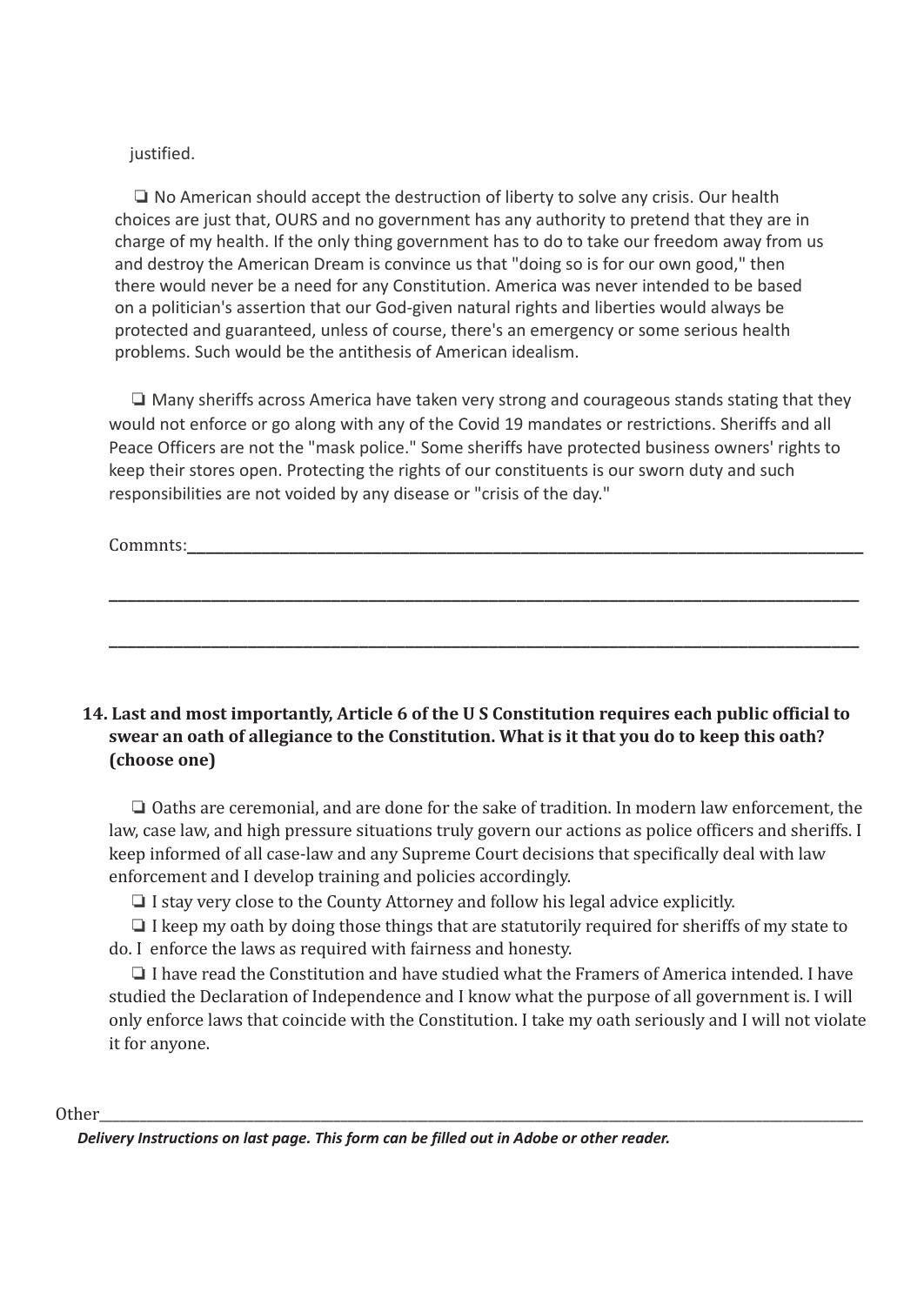Note: Survey must be filled out by Candidate or Incumbent. Thank you so much for your responses. This *survey may be shown to constituents upon request, and will be public information.*

# **Delivery Instructions Below**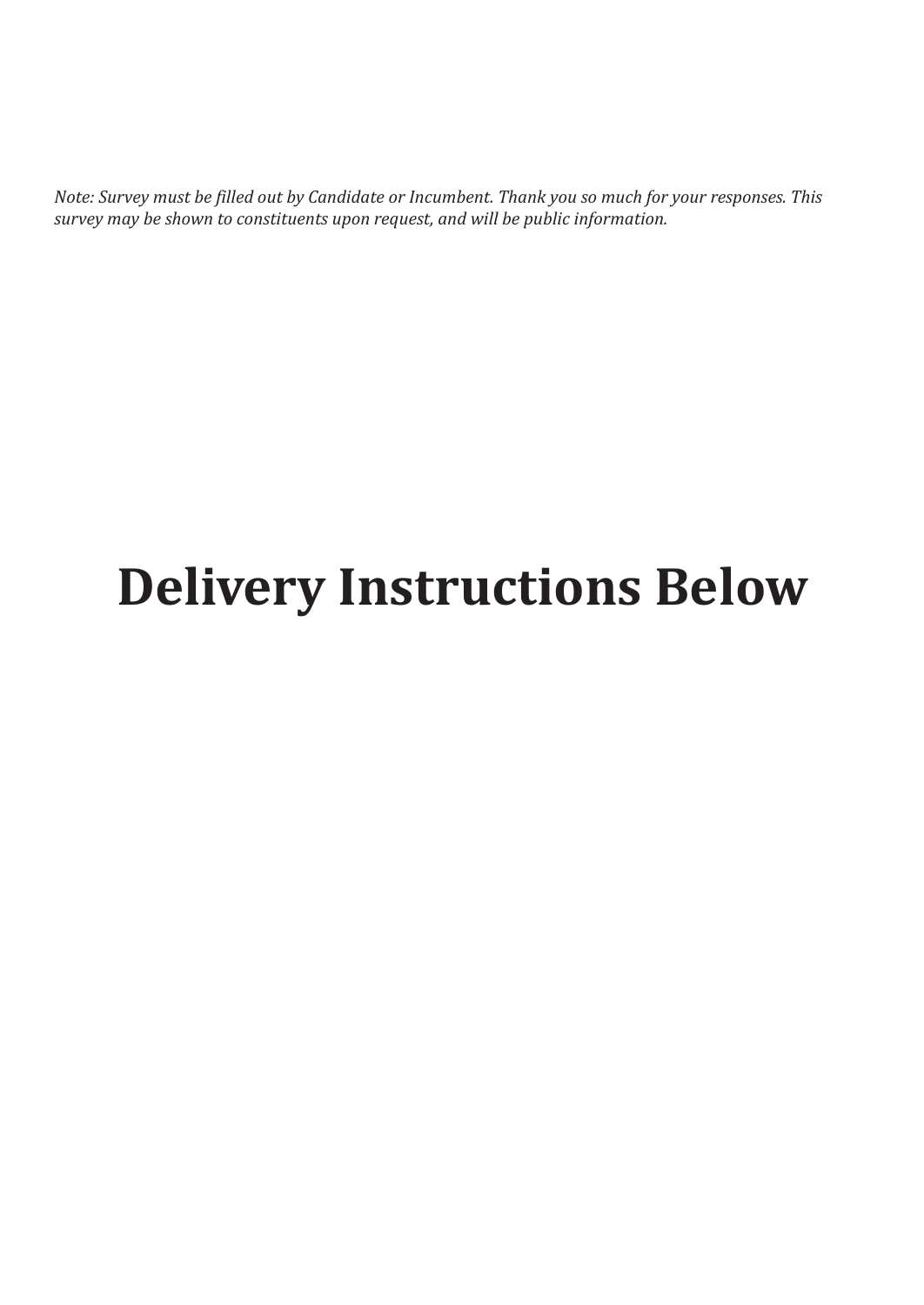# **Please tell us more about yourself. Any address or phone information will be redacted from the public and is kept confidential.**

| <i><b>*Required</b></i>                                                                                                                                 |
|---------------------------------------------------------------------------------------------------------------------------------------------------------|
| PLEASE SELECT ALL THAT APPLY                                                                                                                            |
|                                                                                                                                                         |
| $\Box$ I am a Sheriff.<br>$\Box$ I am a Candidate for Sheriff.<br>$\Box$ I am interested in becoming a CSPOA Member and<br>would like more information. |
| $\Box$ I wish to subscribe to CSPOA emails and other CSPOA<br>communications.                                                                           |
|                                                                                                                                                         |
|                                                                                                                                                         |
|                                                                                                                                                         |
|                                                                                                                                                         |
|                                                                                                                                                         |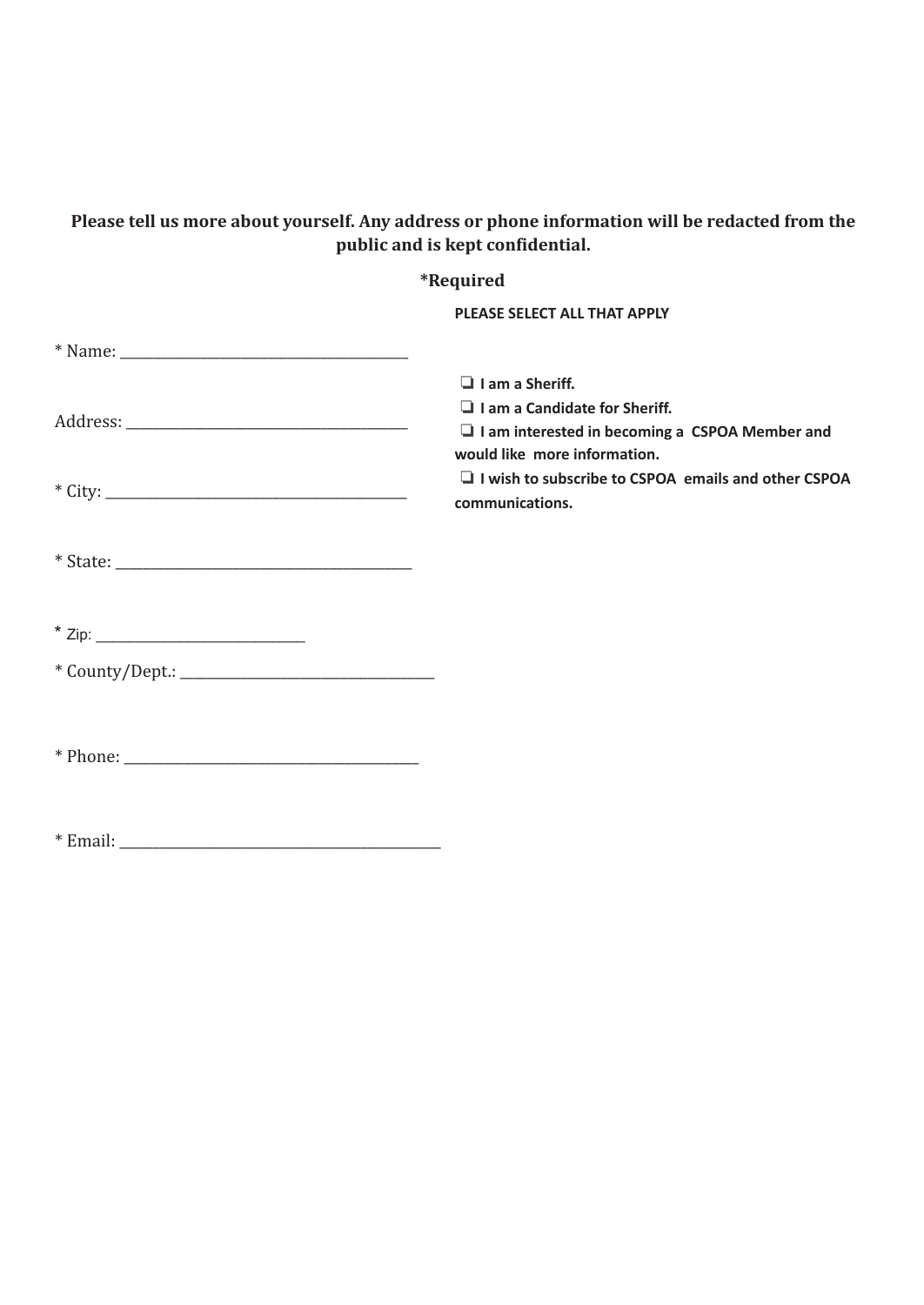**I hereby certify that I have answered the above questions honestly and that I, the candidate or incumbent have answered the questions.**

**Signed: \_\_\_\_\_\_\_\_\_\_\_\_\_\_\_\_\_\_\_\_\_\_\_\_\_\_\_\_\_\_\_\_\_\_\_\_\_\_\_\_\_ Date: \_\_\_\_\_\_\_\_\_\_\_\_\_\_\_\_\_\_**

*Delivery instructions on the final page. This form can be signed using the FILL and SIGN Function.*